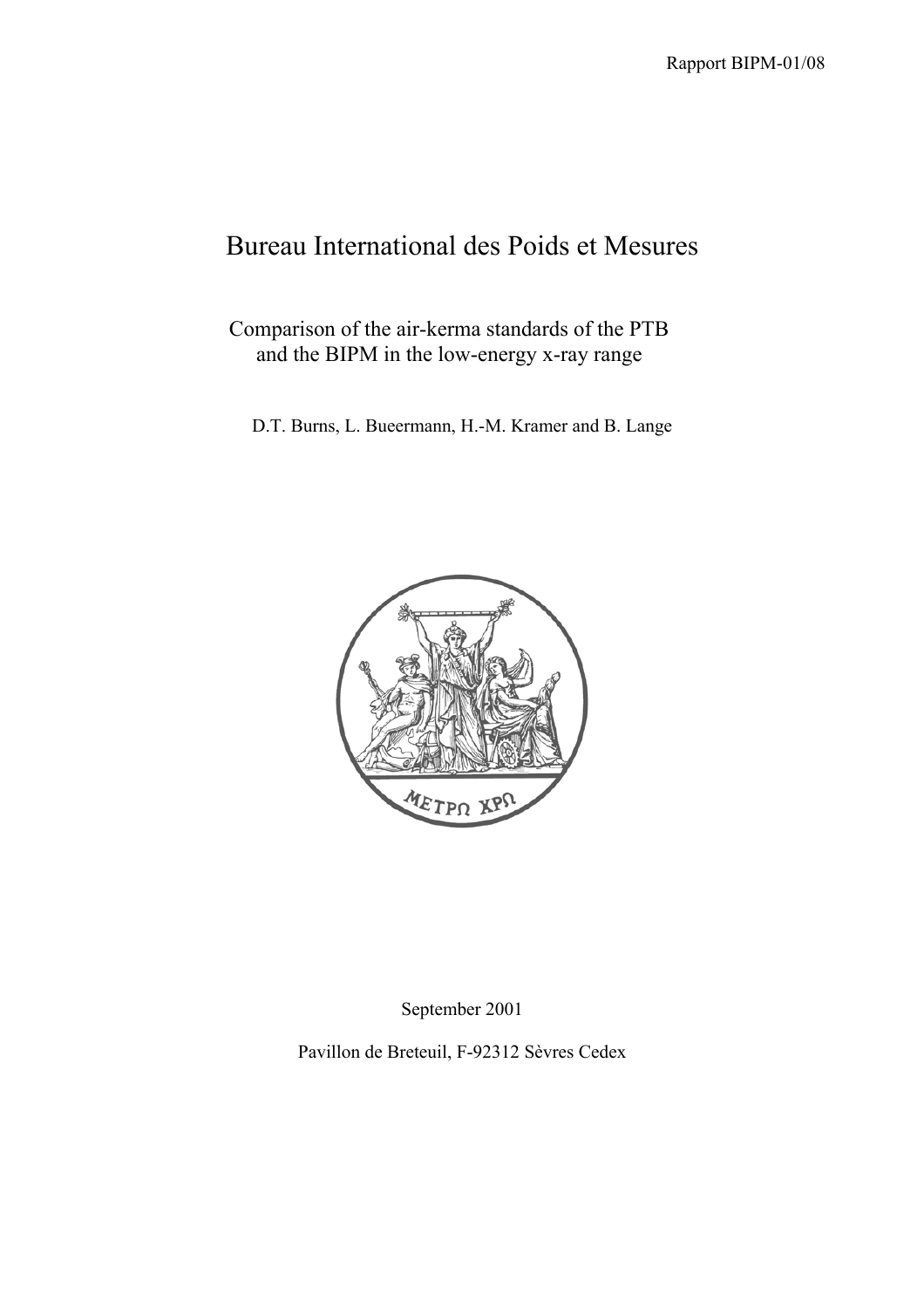# **Comparison of the air-kerma standards of the PTB and the BIPM in the low-energy x-ray range**

D.T. Burns, L. Bueermann\*, H.-M. Kramer\* and B. Lange\*

Bureau International des Poids et Mesures, F-92312 Sèvres Cedex \* Physikalisch-Technische Bundesanstalt, Braunschweig, Germany

**Abstract** A direct comparison has been made between the air-kerma standards of the PTB and the BIPM in the low-energy x-ray range. The results show the standards to be in agreement at the level of one standard uncertainty.

## **1. Introduction**

A direct comparison has been made between the air-kerma standards of the Physikalisch-Technische Bundesanstalt (PTB), Germany, and the Bureau International des Poids et Mesures (BIPM) in the x-ray range from 10 kV to 50 kV. Additional measurements were made at 80 kV and 100 kV to provide information on the electron-loss correction for the BIPM standard at these qualities. The comparison took place at the BIPM in March 1999 using the reference conditions recommended by the CCRI [1].

## **2. Determination of the air-kerma rate**

For a free-air ionization chamber standard with measuring volume *V*, the air-kerma rate is determined by the relation

$$
\dot{K} = \frac{I}{\rho_{\text{air}}V} \frac{W_{\text{air}}}{e} \frac{1}{1 - g_{\text{air}}} \prod_{i} k_{i}
$$
\n(1)

where  $\rho_{\text{air}}$  is the density of air under reference conditions, *I* is the ionization current under the same conditions,  $W_{\text{air}}$  is the mean energy expended by an electron of charge  $e$  to produce an ion pair in air, *g*air is the fraction of the initial electron energy lost by bremsstrahlung production in air, and  $\Pi$   $k_i$  is the product of the correction factors to be applied to the standard.

The values used for the physical constants  $\rho_{air}$  and  $W_{air}/e$  are given in Table 1. For use with this dry-air value for  $\rho_{air}$ , the ionization current *I* must be corrected for humidity and for the difference between the density of the air of the measuring volume at the time of measurement and the value given in the table<sup>1</sup>.

## **3. Details of the standards**

 $\overline{a}$ 

Both free-air chamber standards used in the present comparison are of the conventional parallelplate design. The measuring volume *V* is defined by the diameter of the chamber aperture and the length of the collecting region. The BIPM air-kerma standard is described in [2] and [3]. Details of the PTB PK100 standard, which has not previously been compared with the BIPM standard, are given in [4]. The main dimensions, the measuring volume and the polarizing voltage for each standard are shown in Table 2.

<sup>&</sup>lt;sup>1</sup> For an air temperature  $T \sim 293$  K, air pressure *P* and relative humidity  $\sim 50$  % in the measuring volume, this involves a temperature correction  $T/T_0$ , a pressure correction  $P_0/P$ , a humidity correction  $k_h = 0.9980$ , and the factor 1.000 2 to account for the change in the compressibility of dry air between  $T \sim 293$  K and  $T_0 = 273.15$  K.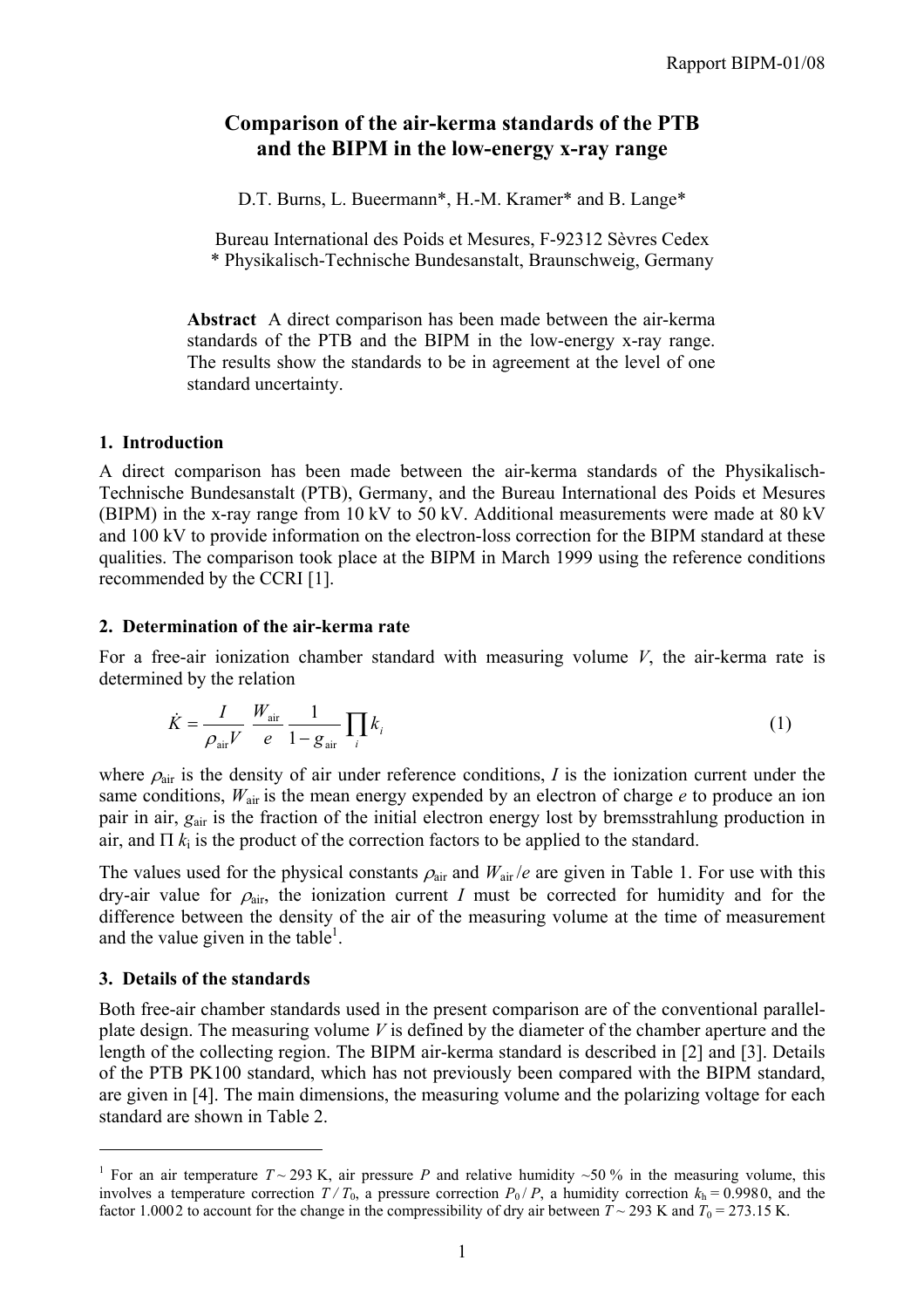| Constant                         | Value                     | $u_i$  |
|----------------------------------|---------------------------|--------|
| $\rho_{\text{air}}$ <sup>+</sup> | 1.2930 kg m <sup>-3</sup> | 0.0001 |
| $W_{\rm air}/e$                  | 33.97 J $C^{-1}$          | 0.0015 |

## **Table 1. Physical constants used in the determination of the air-kerma rate**

 $\dot{\tau}$  *u<sub>i</sub>* is the relative standard uncertainty.

 $\ddagger$  Density of dry air at  $T_0 = 273.15$  K and  $P_0 = 101$  325 Pa.

| Standard                           | <b>BIPM</b> | PTB PK100          |
|------------------------------------|-------------|--------------------|
| Aperture diameter / mm             | 9.941       | 10.008             |
| Air path length / mm               | 100.0       | $97.2^{\dagger}$   |
| Collecting length / mm             | 15.466      | $20.021^{\dagger}$ |
| Electrode separation / mm          | 70          | 234                |
| Collector width / mm               | 71          | 240                |
| Measuring volume / mm <sup>3</sup> | 1200.4      | $1575.0^{\dagger}$ |
| Polarizing voltage / V             | 1500        | 6000               |

**Table 2. Main characteristics of the standards**

† These are the values for collector 1. For collector 3 (used for the 80 kV and 100 kV radiation qualities), the air path length is 162.2 mm, the collecting length is  $49.970$  mm and the measuring volume is  $3930.9$  mm<sup>3</sup>.

## **3. Comparison procedure**

# *3.1 BIPM irradiation facility and reference radiation qualities*

The BIPM low-energy x-ray laboratory houses a constant-potential generator and a tungstenanode x-ray tube with an inherent filtration of 2.9 mm beryllium. Both the generating potential and the tube current are stabilized using feedback systems constructed at the BIPM; this results in a very high stability and obviates the need for a transmission current monitor. The radiation qualities used in the range from 10 kV to 50 kVa are those recommended by the CCRI [1] and are given in Table 3 in ascending half-value layer (HVL) from left to right. Supporting measurements were also made at the 80 kV and 100 kV qualities indicated in the table.

The irradiation area is temperature controlled at around 20 °C and is stable over the duration of a calibration to better than 0.1 °C. Two thermistors, calibrated to a few mK, measure the temperature of the ambient air and the air inside the BIPM standard. Air pressure is measured by means of a calibrated barometer positioned at the height of the beam axis. All ionization current measurements are corrected for air temperature and pressure. The relative humidity is controlled within the range 47 % to 53 % and consequently no humidity correction is applied to the current measured using transfer instruments.

# *3.2 Correction factors*

The correction factors applied to the ionization current measured at each radiation quality, together with their associated uncertainties, are given in Table 4 for the BIPM standard and in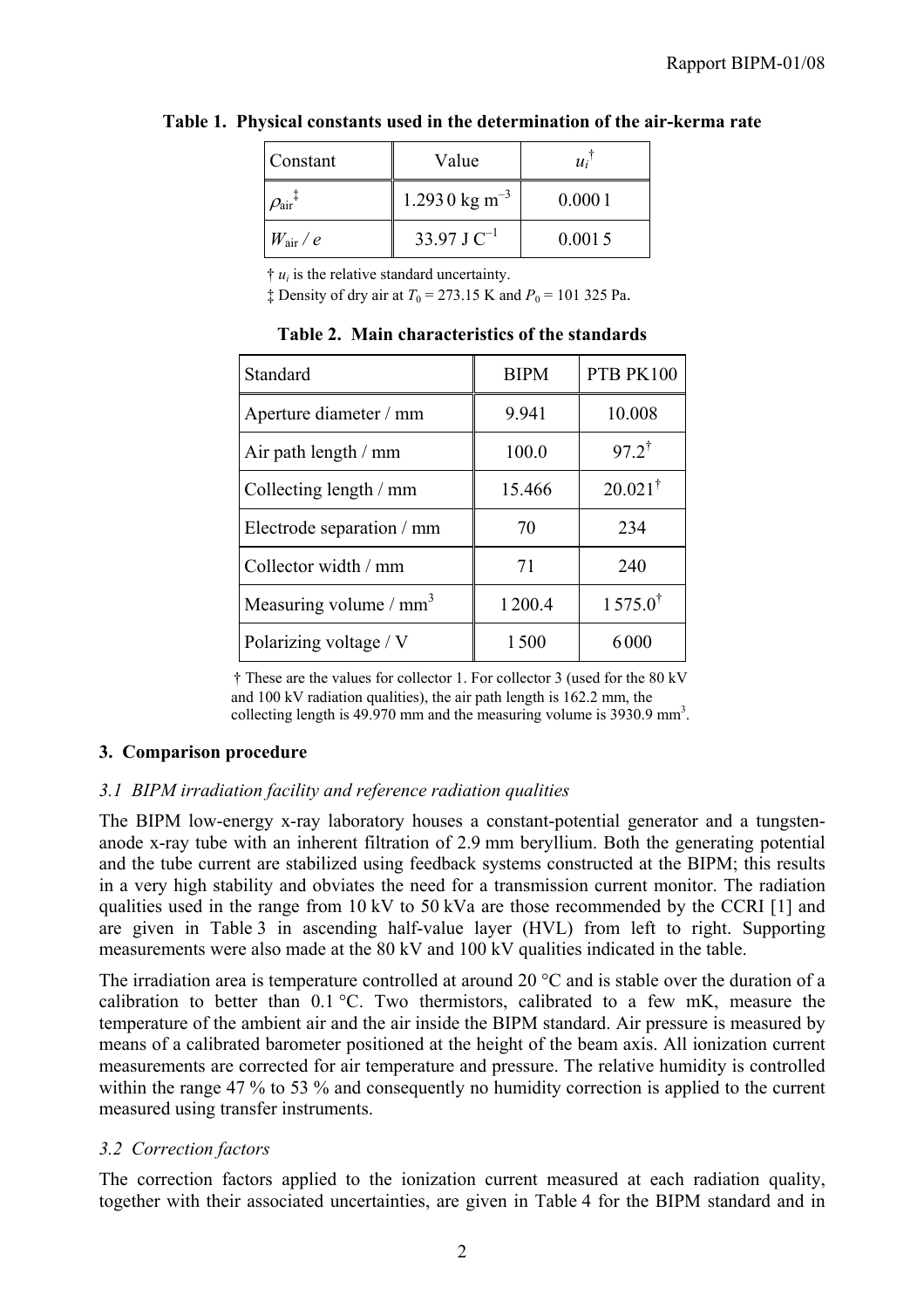Table 5 for the PTB standard. In the range from 10 kV to 50 kVa, collector 1 of the PTB standard was used, whereas for the 80 kV and 100 kV qualities collector 3 was used. In each case, the appropriate correction factors are given in the table.

| Radiation quality                                   | 10 kV        | $30 \text{ kV}$ | $25$ kV | 50 kVb | $50$ kVa | 80 kV | 100 kV |
|-----------------------------------------------------|--------------|-----------------|---------|--------|----------|-------|--------|
| Generating potential / kV                           | 10           | 30              | 25      | 50     | 50       | 80    | 100    |
| Additional Al filtration / mm                       | $\mathbf{0}$ | 0.2082          | 0.3723  | 1.0082 | 3.989    | 3.041 | 3.453  |
| Al HVL / mm                                         | 0.036        | 0.176           | 0.250   | 1.020  | 2.257    | 3.01  | 4.00   |
| $\mu$ <sub>air</sub> <sup>†</sup> / m <sup>-1</sup> | 1.757        | 0.415           | 0.304   | 0.091  | 0.046    | 0.042 | 0.035  |
| $\dot{K}_{\text{BIPM}}$ / mGy s <sup>-1</sup>       | 0.56         | 3.31            | 1.13    | 1.57   | 0.34     | 0.61  | 0.84   |

**Table 3. Characteristics of the BIPM reference radiation qualities**

† Air attenuation coefficient at 293.15 K and 100 kPa, measured at the BIPM for an air path length of 100 mm.

| Radiation quality                | 10 kV  | $30 \text{ kV}$ | $25 \text{ kV}$ | $50$ kVb | 50 kVa | 80 kV  | 100kV              | $u_{iA}$                 | $u_{iB}$            |
|----------------------------------|--------|-----------------|-----------------|----------|--------|--------|--------------------|--------------------------|---------------------|
| Air attenuation $k_a^{\dagger}$  | 1.1921 | 1.0424          | 1.0309          | 1.0091   | 1.0046 | 1.0042 | 1.0035             | 0.0003                   | 0.0001              |
| Scattered radiation $k_{\rm sc}$ | 0.9944 | 0.9956          | 0.9957          | 0.9966   | 0.9971 | 0.9974 | 0.9974             | $\overline{a}$           | 0.0007              |
| Electron loss $k_e$              | 1.0000 | 1.0000          | 1.0000          | 1.0000   | 1.0000 | 1.0100 | 1.0207             | $\overline{\phantom{0}}$ | $0.0001^{\ddagger}$ |
| Ion recombination $k_s$          | 1.0007 | 1.0019          | 1.0010          | 1.0011   | 1.0006 | 1.0006 |                    | $1.0006$   0.0002        | 0.0001              |
| Field distortion $k_d$           | 1.0000 | 1.0000          | 1.0000          | 1.0000   | 1.0000 | 1.0000 | 1.0000             |                          | 0.0007              |
| Aperture edge $k_1$              | 1.0000 | 1.0000          | 1.0000          | 1.0000   | 1.0000 | 0.9997 | 0.9997             | $\overline{a}$           | 0.0001              |
| Wall transmission $k_p$          | 1.0000 | 1.0000          | 1.0000          | 1.0000   | 1.0000 | 1.0000 | $1.0000$   0.000 1 |                          |                     |
| Humidity $k_h$                   | 0.9980 | 0.9980          | 0.9980          | 0.9980   | 0.9980 | 0.9980 | 0.9980             | $\overline{a}$           | 0.0003              |
| $1-g_{\text{air}}$               | 1.0000 | 1.0000          | 1.0000          | 1.0000   | 1.0000 | 1.0000 | 0.9999             | $\overline{a}$           | 0.0001              |

**Table 4. Correction factors for the BIPM standard**

† Nominal values for 293.15 K and 100 kPa; each measurement is corrected using the air density measured at the time. ‡ The value for the 80 kV and 100 kV qualities is around 0.000 7.

The largest correction at low energies is due to the attenuation of the x-ray fluence along the air path between the reference plane and the centre of the collecting volume. The correction factors  $k_a$  applied to each standard are evaluated using the measured air-attenuation coefficients  $\mu_{air}$ given in Table 3. In practice, the values used for *k*a take account of the temperature and pressure of the air in the standard and of the ambient air between the radiation source and defining plane of the chamber aperture.

Two differences in the correction factors are noted. The PTB standard involves a correction for attenuation due to guard strip wires that are not present in the BIPM standard. At low energies this is a relatively large correction and so, despite having been characterized by measurement and calculation at the PTB as a function of radiation quality, additional measurements were made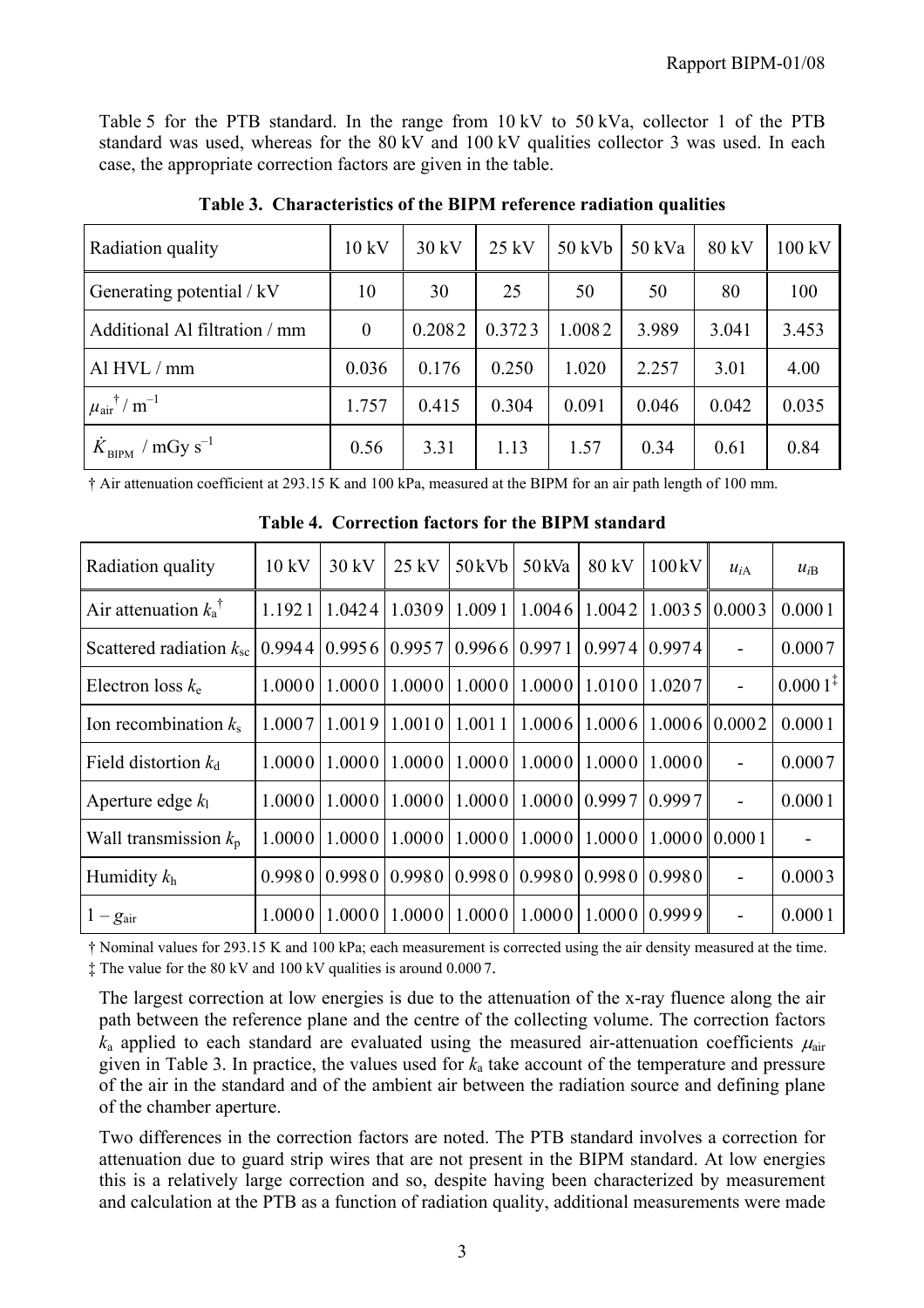in the 10 kV and 30 kV beams at the BIPM (see Section 4.2). The PTB correction factor for ionization gain  $k_{\rm sc}$  includes not only the effect of scattered photons, but also that of fluorescence photons. The effect of fluorescence photons in the BIPM chamber is discussed in Section 6.

All measured ionization currents are corrected for ion recombination. For the PTB standard, the values for *k*s given in Table 5 are derived from measurements at the PTB and evaluated for the BIPM air-kerma rates given in Table 3.

| Radiation quality                         | $10 \text{ kV}$ | $30 \text{ kV}$ | $25$ kV | $50$ kVb | 50 kVa | 80 kV  | 100kV   | $u_{iA}$ | $u_{iB}$                 |
|-------------------------------------------|-----------------|-----------------|---------|----------|--------|--------|---------|----------|--------------------------|
| Air attenuation $k_a^{\dagger}$           | 1.1862          | 1.0412          | 1.0300  | 1.0089   | 1.0045 | 1.0068 | 1.0057  | 0.0003   | 0.0001                   |
| Ionization gain $k_{\rm sc}$ <sup>§</sup> | 0.9860          | 0.9895          | 0.9904  | 0.9927   | 0.9938 | 0.9944 | 0.9948  |          | 0.0005                   |
| Electron loss $k_e$                       | 1.0000          | 1.0000          | 1.0000  | 1.0000   | 1.0000 | 1.0002 | 1.0002  |          | 0.0005                   |
| Ion recombination $k_s$                   | 1.0018          | 1.0059          | 1.0027  | 1.0033   | 1.0015 | 1.0020 | 1.0022  | 0.0005   | 0.0005                   |
| Polarity $k_{pol}$                        | 1.0000          | 1.0000          | 1.0000  | 1.0000   | 1.0000 | 1.0000 | 1.0000  | 0.0005   | 0.0005                   |
| Field distortion $k_d$                    | 0.9920          | 0.9920          | 0.9920  | 0.9920   | 0.9920 | 0.9990 | 0.99901 | 0.0015   | $\overline{\phantom{0}}$ |
| Aperture edge $k_1$                       | 1.0000          | 0.9997          | 0.9996  | 0.9991   | 0.9987 | 0.9991 | 0.9982  |          | 0.0005                   |
| Wall transmission $k_{p}$                 | 1.0000          | 1.0000          | 1.0000  | 1.0000   | 1.0000 | 1.0000 | 1.0000  | 0.0005   |                          |
| Guard strip atten $k_{\text{ap}}$         | 1.0306          | 1.0078          | 1.0050  | 1.0020   | 1.0010 | 1.0011 | 1.0009  | 0.0005   |                          |
| Humidity $k_h$                            | 0.9980          | 0.9980          | 0.9980  | 0.9980   | 0.9980 | 0.9980 | 0.9980  |          | 0.0003                   |
| $1-g_{\text{air}}$                        | 1.0000          | 1.0000          | 1.0000  | 1.0000   | 1.0000 | 1.0000 | 0.9999  |          | 0.0001                   |

**Table 5. Correction factors for the PTB PK100 standard** †

† Component uncertainties below 0.0002 have been neglected.

‡ Nominal values for 293.15 K and 100 kPa; each measurement is corrected using the air density measured at the time.

§ This corrects for the re-absorption of scattered radiation and of fluorescence photons.

#### *3.3 Chamber positioning and measurement procedure*

The PTB chamber was positioned close to the BIPM chamber and both remained fixed throughout the comparison; the alternation of measurements between chambers was carried out by displacement of the radiation source. Alignment on the beam axis was measured to around 0.1 mm and this position was reproducible to better than 0.01 mm. An off-axis displacement of 0.1 mm changes the measured current by no more than 0.03 % at 10 kV and at 50 kV. No correction is applied for the radial non-uniformity of the beam since the aperture diameters are closely matched. For each chamber, the defining plane of the aperture was positioned at 500 mm from the radiation source for all qualities up to 50 kVa, and at 750 mm for the 80 kV and 100 kV qualities. This distance was measured to 0.03 mm and was reproducible to better than 0.01 mm. The beam diameter in the reference plane is 45 mm for all qualities up to 50 kVa and 68 mm for the 80 kV and 100 kV qualities.

The air temperature for the PTB chamber was measured using a BIPM mercury thermometer calibrated to 0.01 K and positioned in the holder of the PTB chamber. The leakage current was measured before and after each series of ionization current measurements and a correction made based on the mean of these leakage measurements. For the BIPM chamber the leakage current,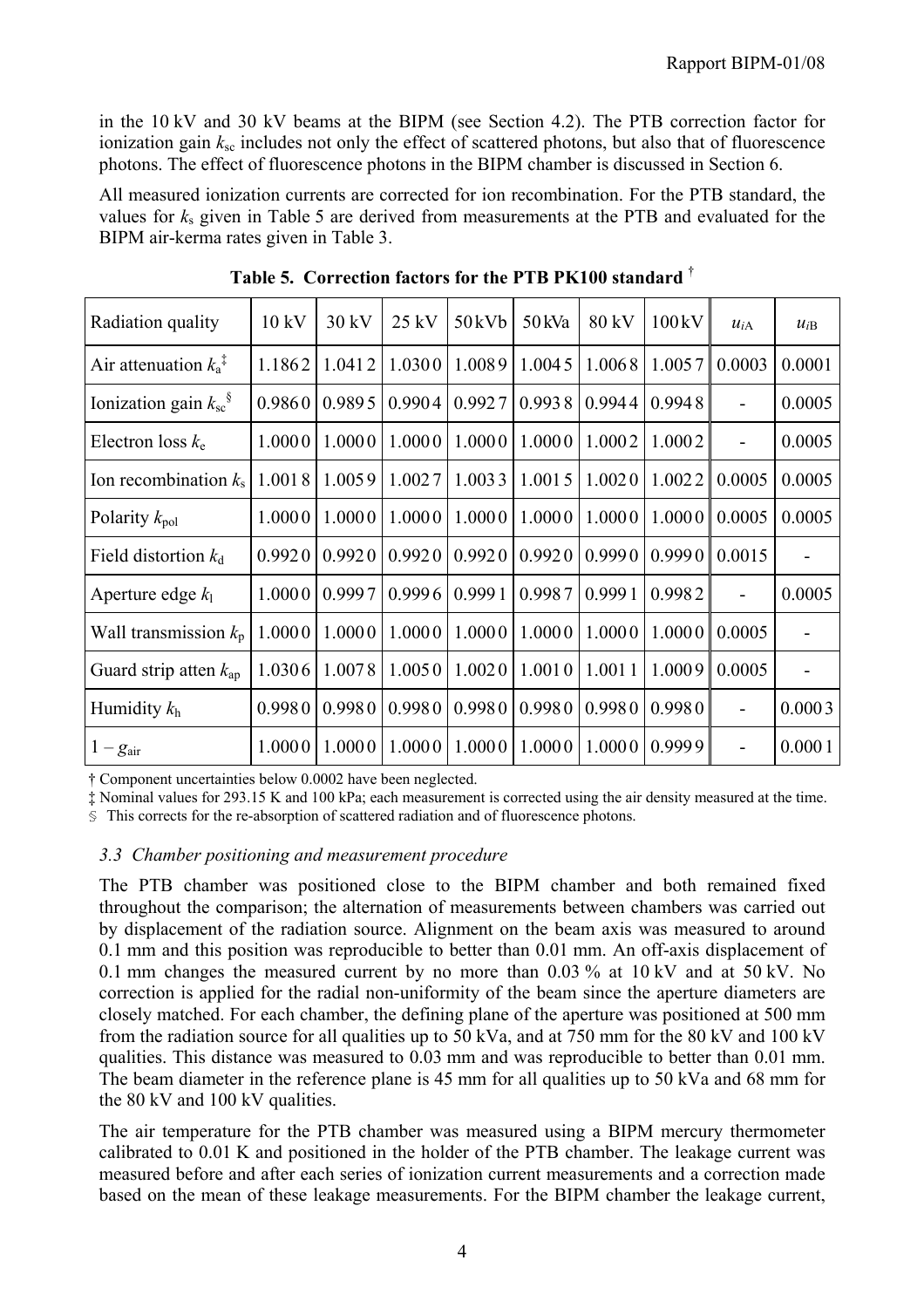relative to the ionization current, was less than  $1 \times 10^{-4}$  and for the PTB chamber less than  $3 \times 10^{-4}$ . The relative standard uncertainty of the mean of a series of five measurements was typically less than  $2 \times 10^{-4}$ . Two such series were made for each standard. Taking into account a relative standard uncertainty of  $3 \times 10^{-4}$  arising from the typical repeatability over the duration of a comparison of current measurements using a given standard, a type A relative standard uncertainty of  $4 \times 10^{-4}$  is taken for current measurements using either chamber. For the BIPM standard, measurements were made at both polarities to correct for any polarity effect. The measured difference was typically  $1.0 \times 10^{-3}$  in relative value. The PTB standard was used at positive polarity only with a correction for the polarity effect as given in Table 5.

## **4. Supporting measurements**

#### *4.1 Comparison of methods for measuring air attenuation*

The air-attenuation correction for each standard was determined using the air-attenuation coefficients  $\mu_{air}$  measured at the BIPM, as given in Table 3. These are measured using a tube of length 270 mm positioned approximately midway between the added filters and the reference plane. By reducing the air pressure in the tube to approximately 64 kPa and measuring the increase in the ionization current,  $\mu_{air}$  is determined for an air path length of 100 mm (starting at 500 mm from the beam exit window). Note that the thin beryllium windows of the tube are included in the stated inherent filtration (2.9 mm beryllium).

The PTB method for determining  $\mu_{air}$  makes use of the multiple collectors of the PK100 chamber. Measurements were made at the BIPM using collector 1 (length 20.021 mm), which is centred 97.2 mm from the defining plane of the aperture, and collector 4 (length 20.011 mm), centred 197.2 mm from the defining plane. Correcting for the different field distortions for the two collectors (0.992 0 and 1.002 0, respectively), *µ*air for an air path length of 100 mm (starting at 500 mm) was measured to be 1.666  $m^{-1}$ , compared with the BIPM value of 1.757  $m^{-1}$ . The use of the PTB value would result in air-kerma rate determinations lower by 0.009 1 in relative value. Around 0.002 0 of this difference is accounted for by the larger photon scatter for collector 4, but the remaining difference is unexplained.

#### *4.2 Measurement of guard wire attenuation for the PTB standard*

The design of the PTB PK100 standard involves thin guard wires that intercept the beam behind the aperture and result in additional attenuation. A correction factor  $k_{\text{an}}$  is applied for this effect, as noted in Table 5. The variation of *k*ap with HVL has been determined at the PTB. However, because this correction is relatively large at low energies, measurements were made at the BIPM for the 10 kV and 30 kV radiation qualities using a dummy set of wires positioned just in front of the chamber aperture. Measurements were made with the wires rotated with respect to the vertical chamber wires, to account for possible shadowing effects. The values for *k*ap given in Table 5 for these qualities are those measured at the BIPM. For the other radiation qualities  $k_{\text{an}}$  is less that 1.005 0 and correction factors evaluated as a function of HVL are used.

## **5. Uncertainties**

The uncertainties associated with the primary standards and with the results of the comparison are listed in Table 6. The uncertainties associated with the measurement of the ionization current and with chamber positioning are those which apply to measurements at the BIPM and are different from those in routine use for air-kerma rate determinations at the PTB.

The relative combined standard uncertainty  $u_c$  of the ratio  $K_{\text{PTB}} / K_{\text{BIPM}}$  takes into account correlations in the type B uncertainties associated with the determination of the ionization current, the humidity correction and the physical constants.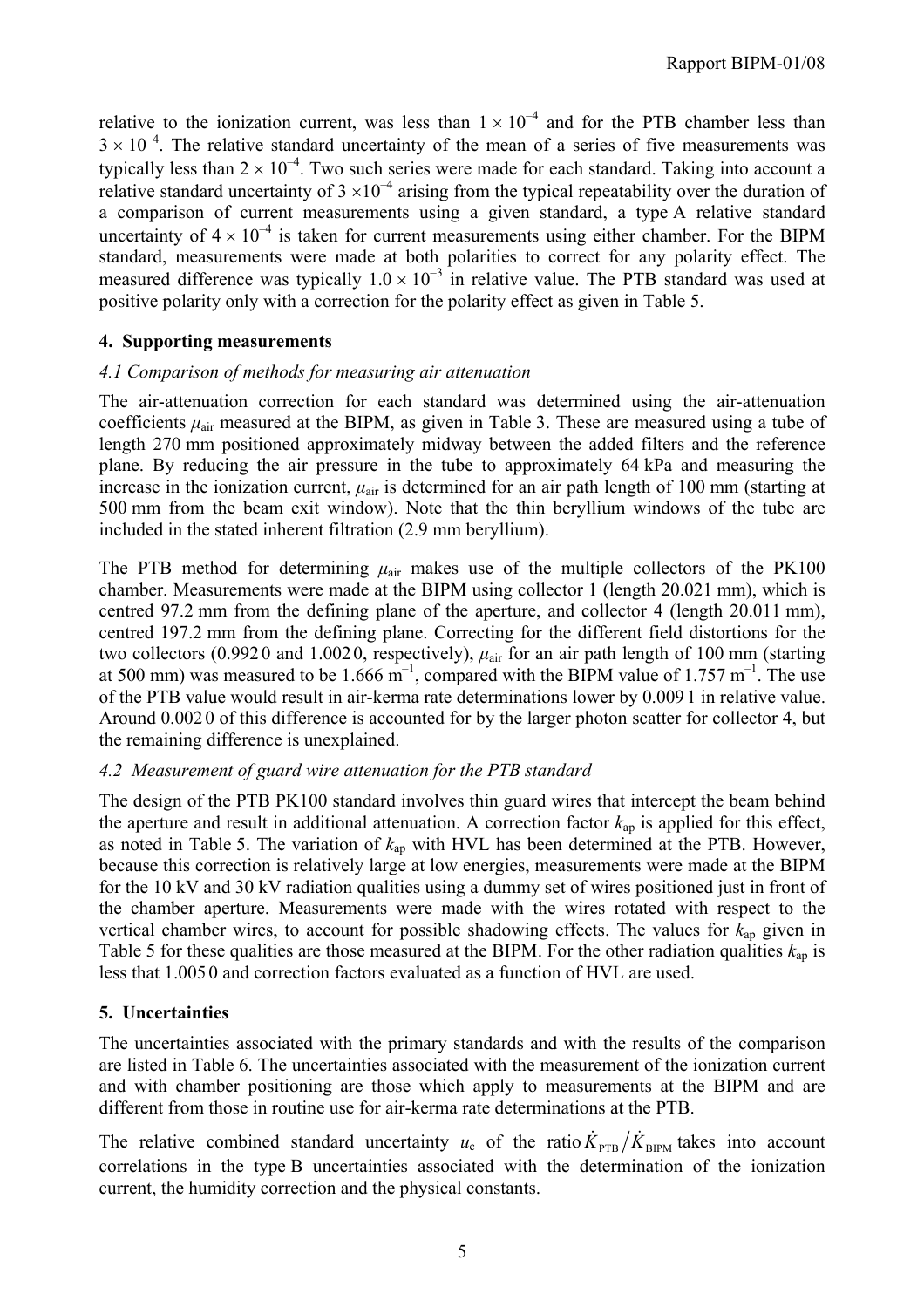## **6. Results and discussion**

The comparison results are given in bold in Table 7. There is general agreement at the level of one standard uncertainty, although there is a significant trend in the results between 30 kV and 50 kVa. This is in part due to the treatment of fluorescence radiation, which is included in the PTB value for  $k_{sc}$  but not in the BIPM value. The effect of fluorescence for the BIPM standard has been calculated by Burns [5] using the Monte Carlo code EGSnrc [6]. The values for  $k_e$ ,  $k_{sc}$ and the fluorescence correction  $k<sub>fl</sub>$  calculated in this way are given in Table 8, and the effect of including these new values in the present comparison are given in Table 7. It should be noted, however, that these new correction factors for the BIPM standard have not yet been adopted.

A similar set of calculations were made by Burns for the PTB PK100 chamber, the results of which are also given in Table 8. The effect of including these results in the present analysis, rather than the existing PTB values (evaluated using the previous Monte Carlo code EGS4 [7]) are given in the final row of Table 7. The use of this consistent set of calculations for both standards has removed much of the trend between 30 kV and 50 kVa.

| Standard                                                                   | <b>BIPM</b><br>PTB PK100 |          |          |          |  |
|----------------------------------------------------------------------------|--------------------------|----------|----------|----------|--|
| Relative standard uncertainty                                              | $u_{iA}$                 | $u_{iB}$ | $u_{iA}$ | $u_{iB}$ |  |
| Ionization current                                                         | 0.0004                   | 0.0002   | 0.0004   | 0.0002   |  |
| Volume                                                                     | 0.0003                   | 0.0005   | 0.0006   |          |  |
| Positioning                                                                | 0.0001                   | 0.0001   | 0.0001   | 0.0003   |  |
| Correction factors (excl. $k_h$ )                                          | 0.0004                   | 0.0010   | 0.0018   | 0.0011   |  |
| Humidity $k_h$                                                             |                          | 0.0003   |          | 0.0003   |  |
| Physical constants                                                         |                          | 0.0015   |          | 0.0015   |  |
|                                                                            | 0.0006                   | 0.0019   | 0.0019   | 0.0019   |  |
| $K_{\rm Standard}$                                                         |                          | 0.0020   | 0.0027   |          |  |
| $\dot{K}_{\scriptscriptstyle\rm PTB}/\dot{K}_{\scriptscriptstyle\rm RIPM}$ | $u_c = 0.0026^{\dagger}$ |          |          |          |  |

**Table 6. Uncertainties associated with the comparison results**

† Takes account of correlations in type B uncertainties.

**Table 7. Comparison results**

| Radiation quality                                                                            | 10 kV | $30 \text{ kV}$ | 25 kV   50 kV b   50 kV a   80 kV <sup>†</sup>   100 kV        |  |        |
|----------------------------------------------------------------------------------------------|-------|-----------------|----------------------------------------------------------------|--|--------|
| $\overline{K}_{\rm{PTB}}/\overline{K}_{\rm{BIPM}}$                                           |       |                 | $1.0000   0.9952   0.9963   0.9969   0.9982   0.9987   0.9982$ |  |        |
| Using Burns [5] for BIPM std   1.003 7   0.996 9   0.997 9   0.997 9   0.999 0   1.002 1     |       |                 |                                                                |  | 1.0003 |
| Using Burns [5] for both stds   1.0027   0.9969   0.9972   0.9972   0.9982   1.0012   0.9995 |       |                 |                                                                |  |        |

† The results are 80 kV and 100 kV are supplementary and are not considered as comparison results.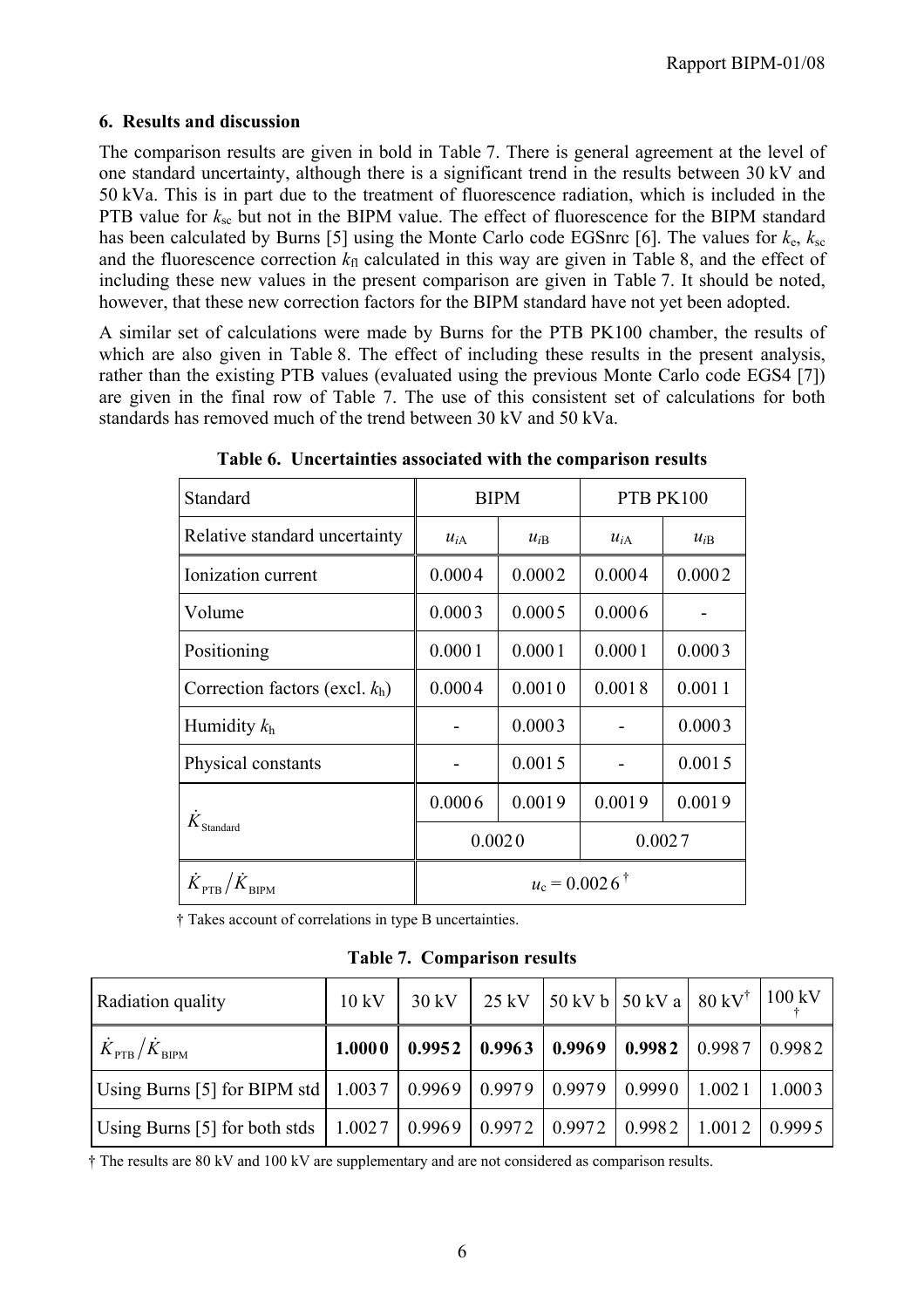The result at 10 kV is significantly different from the others. This is not uncommon and raises a number of possibilities, for example the large corrections for air attenuation and guard wire attenuation, or unexplained aperture effects that have arisen in certain comparisons [2,8,9]. In this respect, it is possible that the uncertainties for the 10 kV quality are underestimated.

The measurements at 80 kV and 100 kV were made principally to test the correction factors  $k_e$ for the BIPM standard, making use of the fact that the large electrode separation of the PTB PK100 chamber results in very little electron loss. For this purpose, the best estimates of the ratio of the two standards are those given in the final row of Table 7 in the range from 30 kV to 50 kVa. The mean value of these four results is 0.9973. If one treats the  $k_e$  values for the BIPM standard at 80 kV and 100 kV as free parameters, then the values required in order to obtain this same ratio 0.9973 are  $k_e = 1.0112$  at 80 kV and  $k_e = 1.0213$  at 100 kV, with standard uncertainty estimated as 0.000 4 (taking into account the large number of correlations involved in a ratio of comparison results at two beam qualities). This latter value is in very good agreement with the value 1.0207 (0.0007) in use at present and in reasonable agreement with the recent Monte Carlo value 1.019 1 (0.001 5). At 80 kV, there is also good agreement with the present value 1.0100 (0.000 7) but rather poor agreement with the Monte Carlo value 1.0073 (0.001 5). It is thought that this discrepancy may results from the spectrum used for the 80 kV calculation, which is evaluated using the IPEM catalogue [10] in contrast to the measured spectra used for all other radiation qualities.

| Radiation quality    | 10 kV  | $30 \text{ kV}$ | $25$ kV | 50 kVb | 50 kVa | 80 kV  | 100 kV |
|----------------------|--------|-----------------|---------|--------|--------|--------|--------|
| <b>BIPM</b> standard |        |                 |         |        |        |        |        |
| $k_{\rm e}$          | 1.0000 | 1.0000          | 1.0000  | 1.0000 | 1.0000 | 1.0073 | 1.0191 |
| $k_{\rm sc}$         | 0.9962 | 0.9973          | 0.9974  | 0.9978 | 0.9980 | 0.9981 | 0.9981 |
| $k_{\rm fl}$         | 0.9947 | 0.9966          | 0.9967  | 0.9978 | 0.9983 | 0.9986 | 0.9988 |
| PTB PK100 standard   |        |                 |         |        |        |        |        |
| $k_{\rm e}$          | 1.0000 | 1.0000          | 1.0000  | 1.0000 | 1.0000 | 1.0000 | 1.0000 |
| $k_{\rm sc}$         | 0.9927 | 0.9945          | 0.9946  | 0.9953 | 0.9955 | 0.9957 | 0.9959 |
| $k_{\rm fl}$         | 0.9923 | 0.9950          | 0.9951  | 0.9967 | 0.9975 | 0.9980 | 0.9983 |

**Table 8. Values for correction factors calculated by Burns [5]† .**

† The type A uncertainties associated with the stated values are less than 0.000 1. The type B uncertainties have yet to be evaluated rigorously, but approximate values are: 0.000 5 for  $k_{\rm sc}$ , 0.000 7 for  $k_{\rm fl}$  and 0.001 5 for the two  $k_{\rm e}$ values which are greater than  $1.0000$  (and less than  $0.0002$  where  $k_e = 1.0000$ ).

A summary of the results of BIPM comparisons of air-kerma standards for low-energy x-rays, including the present comparison, is presented in Figure 1.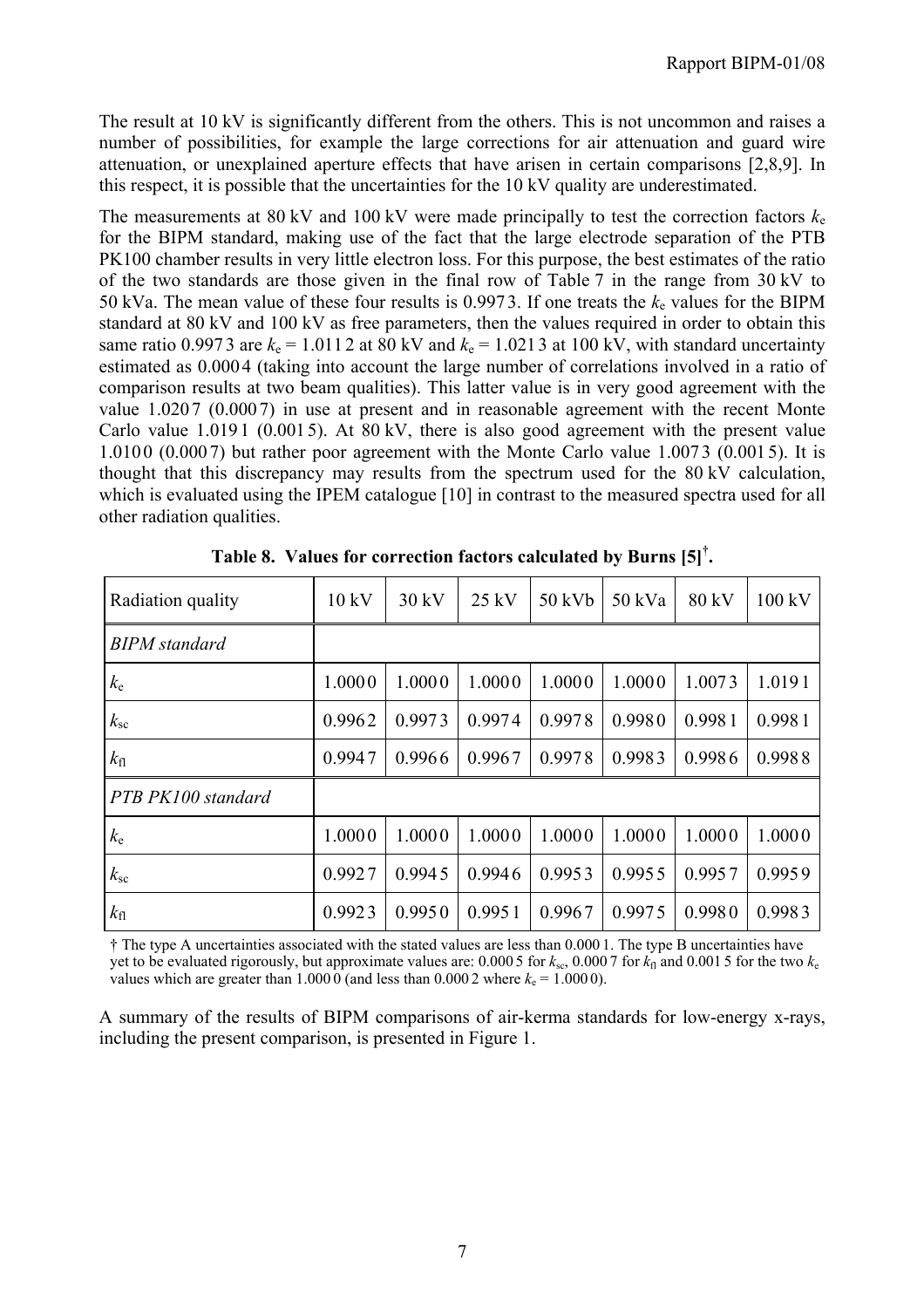

Figure 1. Results of BIPM low-energy x-ray comparisons, expressed as the ratio of the air-kerma rate determined by the standard of the national metrology institute (NMI) to that determined by the BIPM standard. For NMIs that have compared more than once at the BIPM, only the results of the most recent comparison are included.